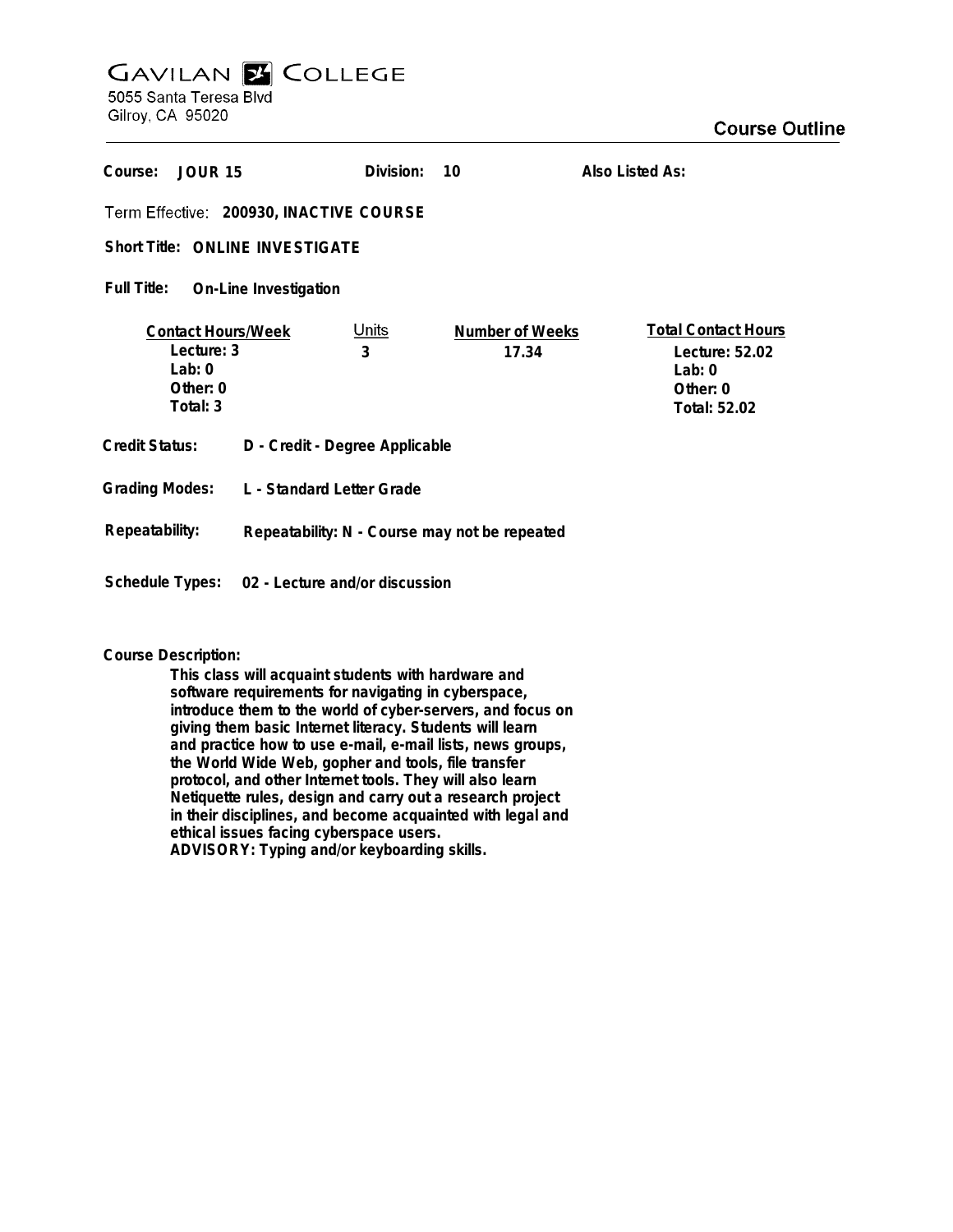**ARTICULATION and CERTIFICATE INFORMATION Associate Degree: GAV C1, effective 199630 CSU GE: IGETC: CSU TRANSFER: Transferable CSU, effective 199630 UC TRANSFER: Not Transferable**

### **PREREQUISITES:**

## **COREQUISITES:**

#### **STUDENT LEARNING OUTCOMES:**

**1. By the end of the semester students will be comfortably employing all five of the major internet tools for personal, professional, or academic research.**

**2. Students will also be aware of ethical, legal and commercial issues that will affect the development of cyberspace and public access to information.**

**3. Students will learn to find and use a variety of cyberspace resources, including live experts,**

**documents, interest groups, and professional organizations.**

**4. Students will learn to write and complete reasonable research plans, and to judge when they should seek the contents of a traditional library and when they should seek the contents of the internet universe.**

## **TOPICS AND SCOPE:**

**Inactive Course: 12/08/2008**

**1 3 INTRODUCTION TO THE INTERNET Objectives: Students will be able to demonstrate understanding of the history of the internet. Students will learn how the internet is structured, and what options are available for local hook-ups. Students will review standard modem operation and learn how to use Gavilan internet accounts. Students will gain an understanding of the differences between library research, in-person interviewing, and internet options. Students will divide into e-mail teams and learn to contact one another before leaving class. Out of Class: Students will write three part proposal detailing internet research they wish to do in their home, school and or personal lives.**

**2 3 E-MAIL AND NETIQUETTE**

**Objectives: Students will be able to send, receive, manage and excerpt e-mail files. Students will learn to download, attach, forward, and reply to e-mail. Students will learn to subscribe and unsubscribe to e-mail lists, and each student will select and sign up for three e-mail subscription lists. Students will learn how to understand various e-mail addresses. Students will review basic dos and don'ts for internet behavior.**

**Out of Class: Students will report on three discussion**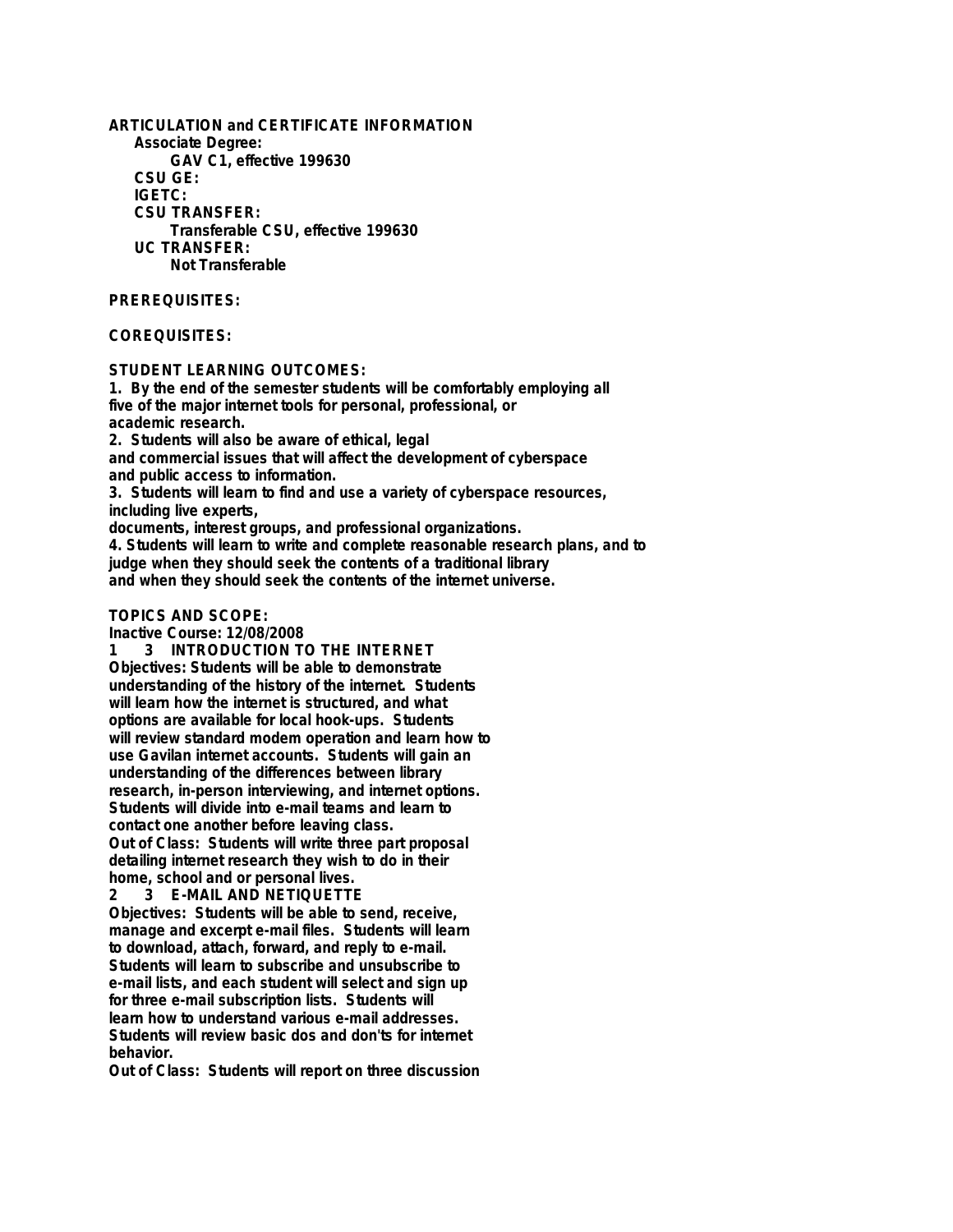**chains ongoing in their chosen e-mail lists. Students will correspond among their e-mail groups. Students will e-mail to instructor their homework assignment for this week on netiquette, and will e-mail homework from now on.**

**3 3 NEWS GROUPS**

**Objectives: Students will learn how to find newsgroups, and how to subscribe. They will learn how to follow links in a newsgroup discussion, and how to download and save information. Students will learn how to post newsgroup queries and how to manage a reply file. Students will discuss appropriate and inappropriate news group queries, and will subscribe to three newsgroup of interest.**

**Out of Class: Students will report on and critique three newsgroup discussions in their chosen areas of interest.**

**4 3 WORLD WIDE WEB**

**Objectives: Students will learn to access the WWW, and how to decode WWW addresses. Students will generate a list of relevant websites, and learn to do WWW searches. Students will search for specific information.**

**Homework: Twenty web sites, critically annotated list for research use. Location and downloading of three useful WWW documents.**

**5 3 WORLD WIDE WEB/HTML**

**Objectives: Students will learn how to build personal WWW sites using HTML.**

**Homework: Students will build personal sites or critique three sites built by others.**

**6 3 GOPHER**

**Objectives: Students will learn to design and run gopher searches using Archie, Veronica, and Jughead tools. Students will compare gopher reseach to other internet tools. Students will identify at least three documents in their interest areas available only through gopher searches. Students will submit a draft proposal for research, with specific goals and draft queries to relevant lists and newsgroups.**

# **7 3 FTP AND TELNET**

**Objectives: Students will learn various FTP commands, and how to navigate in different FTP systems. Students will understand how to find and download FTP documents, software and directories.**

**OUT OF CLASS ASSIGNMENTS: Students will locate two specific FTP documents as assigned by instructor, and three more documents relevant to research.**

**8 3 BUILDING A RESOURCE LIST AND PLAN Objectives: Students will learn how to select internet resources based on their research interests. Outside of Class: For midterm credit--students will submit a draft proposal for research, with specific goals and draft queries to relevant lists and news groups. Proposal will include at least 100 internet sites relevant to the research field.**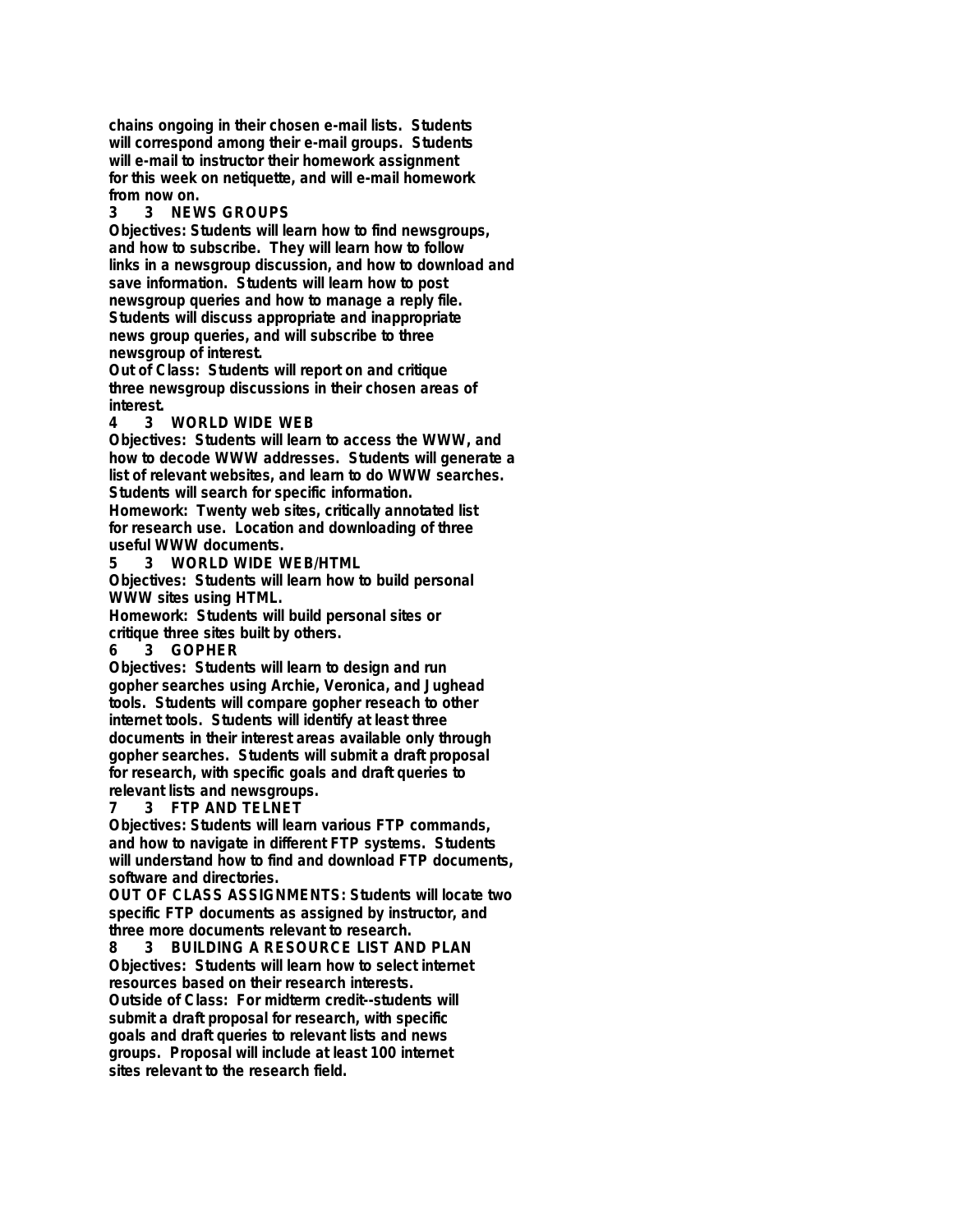**9-15 21 RESEARCH PRACTICUM IN CLASS: Research projects using skills learned; class time will be used to solve problems, use student panels to**

**discuss research strategies, share resources, and formulate final reports. Students will be introduced to government document holdings, Library of Congress holdings, special depositories and libraries, corporate research and database searches, and ways to locate experts on line.**

**16 3 INTERNET LEGAL PICTURE Objectives: Students will be introduced to basic copyright and libel law, and they will be able to discuss how cyberspace both changes and preserves basic legal tenets. Students will discuss legal controls proposed for the internet, including prior restraint, invasion of privacy, obscenity and pornography and distribution limitations. Students will learn about laws as they relate to three major internet issues: the commericialization of the internet; the debate over writers' copyright sanctity vs. the need for quality information; the regulation of internet contents by federal forces. Outside of Class: Students will complete readings on current cases involving these issues, and write**

**position papers.**

**17 3 INTERNET ETHICS**

**Objectives: Students will learn a framework for ethical decision making on research and cyberspace issues. Students willidentify ethnical norms and examples of their violation; students will identify social pacts and changes occurring in them as cyberspace technology develops. Students will develop positions on three issues of current controversy within the cyberspace community: commercialization of the internet; the dabate over writers' copyright sanctity vs. the need for quality information; the regulation of internet contents by federal forces. 18 3 PRESENTATIONS AND FINAL EXAM**

**Objectives: Students will present and critique research projects and methods. See course content.**

#### **METHODS OF INSTRUCTION:**

**Lecture, with visual demonstration, in-class practice, group work, writing assignments, simulation games, guest speakers, e-mail, responses to homework, and review and testing.**

#### **REPRESENTATIVE TEXTBOOKS:**

**THE INTERNET FOR DUMMIES, J. Levine & M. Young. IDG Books 1996 THE ON-LINE JOURNALIST, Reddith, King. Harcourt Brace 1995 or comparable college level texts.**

**SUPPLEMENTAL DATA: Basic Skills: N Classification: A**